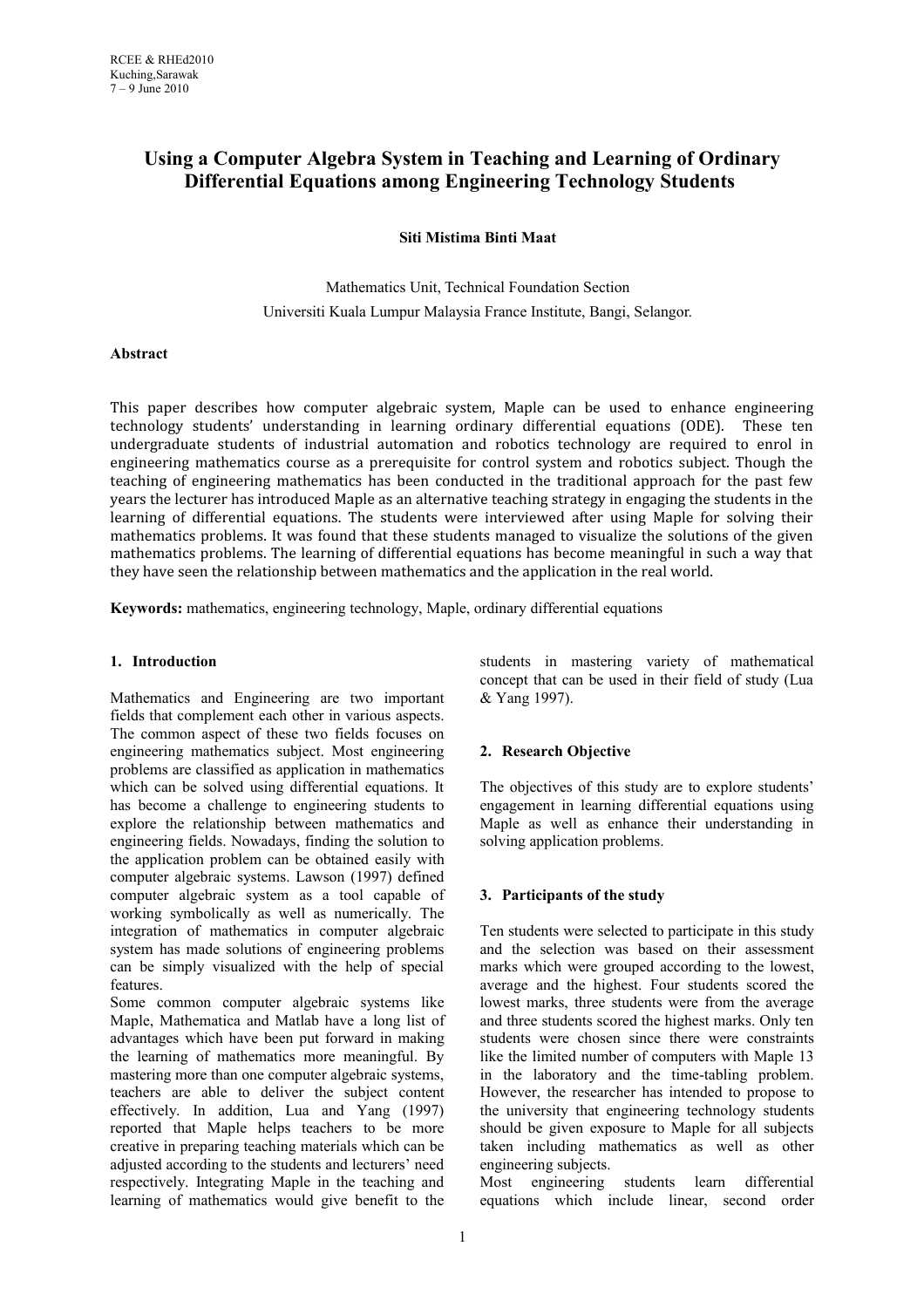differential equations. The topic has become the prerequisite for them to study the engineering modeling like vibration system and electrical circuit (Lawson 1997). Differential equation is one of the topics learnt in Engineering Mathematics II as well as Laplace Transform and Fourier Series. The high number of failures for this subject has become the justification of the subject teacher to introduce Maple 13 in teaching the topic.

#### **4. Research Methodology**

The research was conducted in three mini phases. The first phase was to let the students solve second order ordinary differential equations algebraically during tutorial class. The following question was one of the given problems which were taken from their tutorial. They were asked to solve the given

2

 $+ 6 \frac{ax}{x} + 5x =$ 

*dx*

 $\frac{d^2x}{dx^2} + 6\frac{dx}{dx} + 5x = 0$ .

Next, they were requested to solve for the particular

solution of 
$$
\frac{d^2x}{dt^2} + 6\frac{dx}{dt} + 2x = e^{5t}
$$
 with the given

initial condition;  $t = 0$ ,  $x = 1$  and  $\frac{dx}{dt} = \frac{3}{2}$  $\frac{dx}{dt} = \frac{3}{2}$  $\frac{dx}{1} = \frac{3}{2}$ .

Upon completing the first phase, the students have to attend a briefing on the usage of Maple which was conducted as a special class for them by the lecturer who was also a Maple trainer for the institute. During the second phase, the students were introduced with the Maple 13 interface including the short cut menus and some simple commands that can be used when solving mathematics questions. The students were requested to check the information on the application in engineering in *Maplesoft Application Center* as shown in Figure 1. The idea of this strategy was to give the students an idea on what real life applications can be solved using mathematics as well as Maple.

differential equation i.e.  $\frac{d^{2}x}{dt^{2}} + 6\frac{dx}{dt} + 5x = 0$ *dt dt* لا differential equations - Search Results - Application Center - Mozilla Firefox Edit View History Bookmarks Tools Help File I C X C K E http://www.maplesoft.com/applications/search.aspx?term=differ N \ \ - | X - Google Most Visited M Customize Links T Free Hotmail T Windows Marketplace AT Windows Media M Windows T Firefox Updated differential equations - Search Resul... **Manlesoft Application Center** Search M Products Solutions Support Resources Community Company Store Contact Us  $\overline{1}$ **Purchase** Color Plate: Log Cabin مامال **Application Cente** Maple Document Ma Rating: CLC - Home - Editor's Choice Applications  $\sum_{k=1}^{n}$ **Liquid Flow Through a Pump** MapleSim Content **Maple Document**  $Dr$ </u> Rating: **CCCC** - New Applications Tips & Techniques - Contribute your Work Classroom Tips and Techniques: Estimating Parameters in Differential Equations **Maple Document**  $Dr$ lication Search Rating: +++++

Fig.1. The screenshot on *Maplesoft Application Center*

The last phase was conducted after briefing those students on Maple usage in mathematics and engineering. The teacher started the lesson with the same question of differential equations which were given in the earlier phase. The instruction was given as step by step basis and they were informed to type according to what has been displayed on the screen. They were taught on how to use the short cut menus and simple commands when solving the mathematics problems. Some do's and don'ts in Maple were also informed. Three examples were prepared for them which covered homogeneous and non homogeneous differential equations as well as finding the particular solution using the given initial condition of the question. The questions were adapted from their tutorial questions which were

given at the beginning of the semester. The purpose of using these same questions during Maple class was to let the students identify the usefulness of Maple in constructing their mathematical knowledge. The questions were transferred into Maple 13 and they were guided by the teacher in obtaining the answers. The following was the questions used during Maple training.

**>** 

[addtable, fourier, fouriercos, fouriersin, hankel, hilbert, invfourier, invhilbert, invlaplace, invmellin, laplace, mellin, savetable ]

## **Example 1**

 $with (plots)$ :  $ode := diff(x(t), t, t) + 6 diff(x(t), t) + 5x(t) = 0$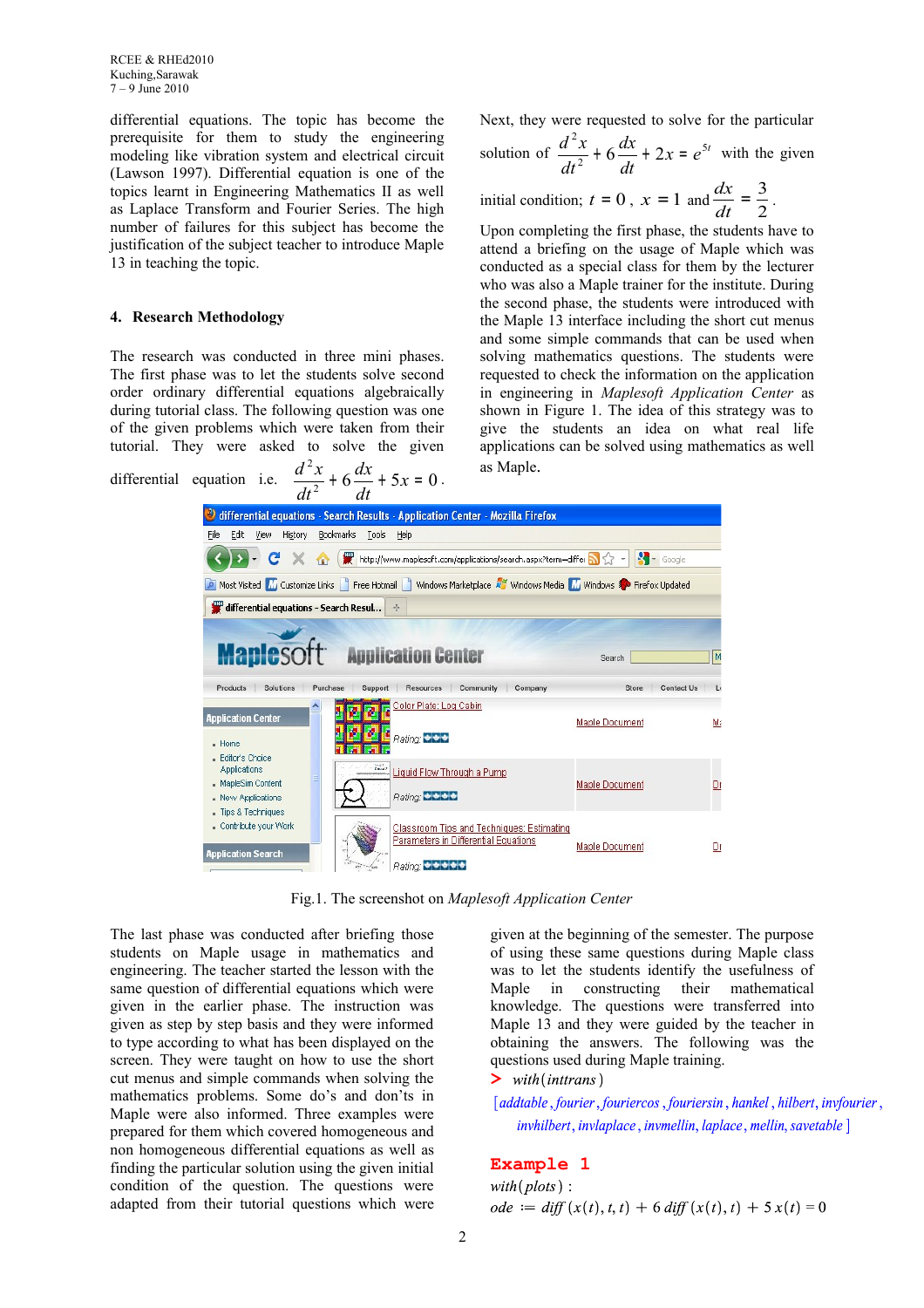RCEE & RHEd2010 Kuching,Sarawak 7 – 9 June 2010

$$
\frac{\mathrm{d}^2}{\mathrm{d}t^2}x(t) + 6\left(\frac{\mathrm{d}}{\mathrm{d}t}x(t)\right) + 5x(t) = 0
$$

 $dsolve(\text{ode})$ 

$$
x(t) = C1 e^{-5t} + C2 e^{-t}
$$

**Example 2**

ode1 := diff(x(t), t, t) + 6 diff(x(t), t) + 5 x(t) = 2  
\n
$$
\frac{d^2}{dt^2} x(t) + 6 \left( \frac{d}{dt} x(t) \right) + 5 x(t) = 2 + 3 t
$$

dsolve(ode1)

$$
x(t) = e^{-5t} \cdot C2 + e^{-t} \cdot C1 - \frac{8}{25} + \frac{3}{5}t
$$

## **Determine the particular solution of ode1 from line (5)**

$$
ics := (x(0) = 0, D(x)(0) = 1)
$$
  
 
$$
x(0) = 0, D(x)(0) = 1
$$

## **Example 3**

 $dsolve({\{ode1,ics\}})$ 

$$
x(t) = -\frac{9}{50} e^{-5t} + \frac{1}{2} e^{-t} - \frac{8}{25} + \frac{3}{5} t
$$

 $plot(rhs(ode1), t = 0..10)$ Fig. 2. The questions that are used during the introduction of Maple 13.



 $\frac{f(a)}{F(g, 3)}$   $\frac{f'(a)}{f'(a)}$   $\frac{f'(a)}{g''(a)}$  used mathematical expression in Maple 13.

### **5. Results and Discussion**

During teacher's observation at the first phase of the study, the average and weak students faced the following problems; a) to write down the auxiliary equation such as  $m^2 + 6m + 5 = 0$  and b) to get the roots of the equation hence writing the general solution of the complementary function of the question. They also faced difficulty in distinguishing the term used in differential equations such as homogeneous differential equation, non homogeneous differential equation, complementary function, particular integral and initial value problem (IVP). One of the research participants commented that the said terms are not as important as solving the complete solution of the question.

Some positive comments were gathered from these students when they were introduced by the application in Maple 13 during second phase of the study.

A remark from a good student "I would prefer to use Maple in doing my final year project especially in simulating and sketching graph" Furthermore, the perspective in using Maple is viewed differently by the average and weak students. They seemed to be in favor of the benefit of the software that includes checking their answers, saving their time in solving complicated mathematics problem and having the ability to construct graph for any given function.

However, one of the good students has a different idea relating to students' conceptual understanding. He raised the issue of negligence of the conceptual understanding among weak students which is due to the fact that Maple can be used as the short cut of obtaining answer without going through the normal process of writing the long list of working solutions.

From the teacher's observation, integrating Maple in mathematics teaching holds great potential to attract these students' interest in learning mathematics. Collaborative work among students and teachers would lead to a smoother teaching and learning process (Kovacheva, 2007).

#### **5. Implication and Conclusion**

During the implementation of teaching mathematics teachers should be aware that the focus must be on learning mathematics using Maple rather than learning Maple as the end process. Some benefits in using Maple in learning engineering mathematics include the following;

Students are able to make connection between mathematical ideas and engineering